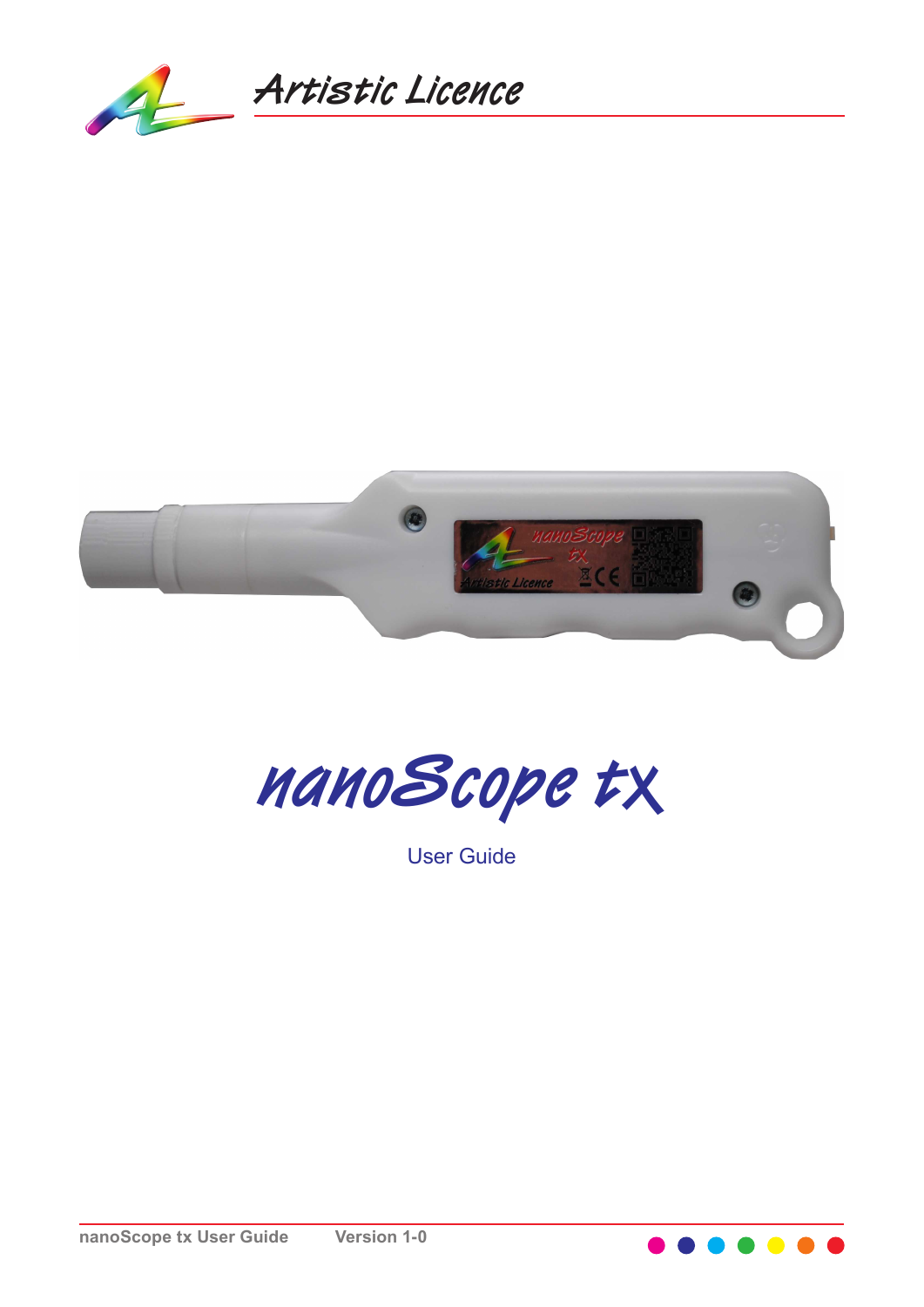Download the user guide by scanning the following QR code:



Copyright © Artistic Licence Engineering Ltd. All rights reserved.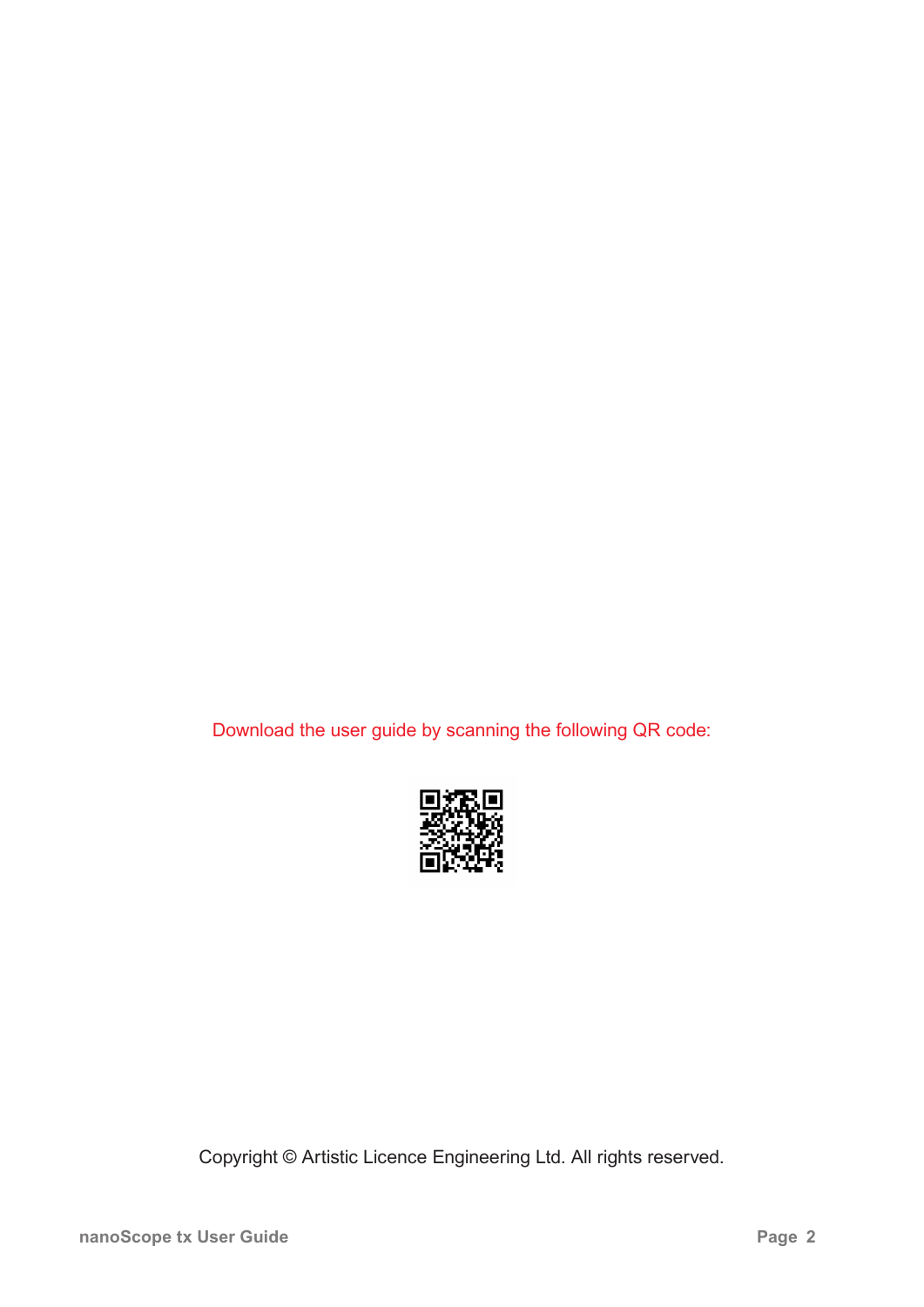# **Overview**

nanoScope tx is a battery powered DMX512 transmitter, designed for test, configuration and fault-finding of lighting rigs. The only user control is a three-way switch on the rear face of the product. In the centre position, nanoScope tx is switched off and the internal batteries are disconnected. Switching to the left (viewed from the rear of the product) causes the product to cycle through six DMX512 profiles; nanoScope tx lights up in a different sequence of colours to signify each one. Switching the button to the right locks the output to the most recently played DMX512 profile. The chosen profile is remembered when the product is switched off.

#### **Connections**

nanoScope tx connects via an inbuilt 5-pin XLR. Pins 4 & 5 are not connected.

#### Power

nanoScope tx is powered by two AAA batteries. Access to the battery chamber is gained by removing the two screws and gently slipping the module out of the case. Continuous operation of around 5 days is achieved using good quality batteries. When in profile cycle mode, nanoScope tx goes into low power stand-by after 15 minutes. It is advisable to remove the batteries if the product is not being used for a long period. If the product strobes when switched on, this means that the batteries are depleted and need changing.

### Output timing

The DMX512 output of nanoScope tx uses medium speed timing in order to be compatible with the widest range of products. Timing parameters are:

• Break =  $330\mu$ S MaB =  $70\mu$ S Inter-Slot time =  $66\mu$ S

| <b>DMX</b><br>profile | <b>Summary</b>      | <b>Colour</b><br>code | <b>Repeats</b><br>in loop | <b>Description</b>                                                                                                                                                                                                                                                               |
|-----------------------|---------------------|-----------------------|---------------------------|----------------------------------------------------------------------------------------------------------------------------------------------------------------------------------------------------------------------------------------------------------------------------------|
| 1                     | Fade All            | Grey - W              | 1                         | All channels fade from zero to full and then back to zero.<br>The value of the channel changes by one for each DMX<br>frame. All channels in the DMX frame will have the same<br>value. This flavour is useful when comparing multiple lamp<br>dimmer curves and response times. |
| $\overline{2}$        | Alternate           | <b>RG</b>             | 10                        | A 'rig check' that alternates across two consecutive<br>channels. Each step lasts for 10 DMX frames.                                                                                                                                                                             |
| 3                     | Rig Ch <sub>6</sub> | <b>RGB</b>            | 5                         | A 'rig check' that cycles across six consecutive channels.<br>This flavour is useful for testing RGB fixtures. Each step<br>lasts for 10 DMX frames.                                                                                                                             |
| 4                     | Rig Ch 8            | <b>RGBW</b>           | 5                         | A 'rig check' that cycles across eight consecutive channels.<br>This flavour is useful for testing RGBW fixtures and theatre<br>spot bars (pipes). Each step lasts for 10 DMX frames.                                                                                            |
| 5                     | Rig Ch<br>512       | YYYY                  |                           | A 'rig check' that cycles across all consecutive channels.<br>This flavour is useful for exercising the rig and also checking<br>the patch. Each step lasts for 2 DMX frames.                                                                                                    |
| 6                     | Ramp all            | <b>WWWW</b>           | 1                         | All channels fade from zero to full and then hold. The value<br>of the channel changes by one for each DMX frame. All<br>channels in the DMX frame will have the same value. This<br>flavour is useful when comparing multiple lamp dimmer<br>curves and response times.         |

## **DMX512 profiles**